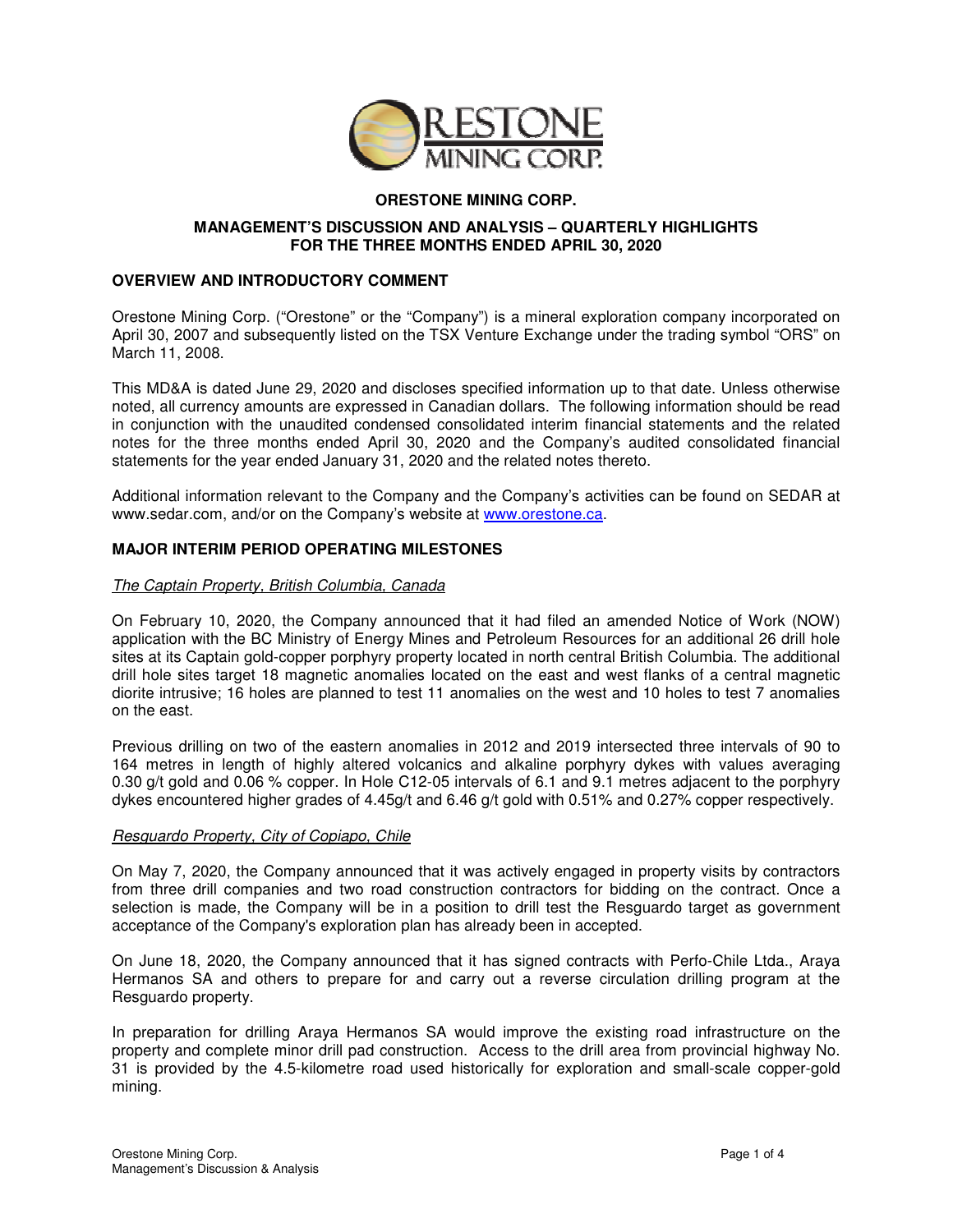

Upon completion of the drill pads, Perfo-Chile Ltda. would complete a minimum of 1,200 metres of reverse circulation drilling in up to five drill holes. Drilling will test a strong IP (induced polarization) chargeability anomaly outlined over a strike length of 1,400 metres, a width of 500 to 800 metres, and at a depth of 150 to 200 metres. There is a central core of greater than 20 millivolts per volt over a strike length of 1,100 metres and a width of 300 to 600 metres.

## Corporate

During these extraordinary times of travel restrictions, the closing of non-essential businesses and stayat-home orders around the globe due to the COVID-19 viral pandemic, the Company's management team continues to advance its two primary assets, albeit at a more modest pace. The Company continues to encourage its staff and contractors to work from home, where possible, and to practice correct social distancing at the property sites, and is using this time to focus on initiatives that can be achieved efficiently.

#### **INTERIM PERIOD FINANCIAL CONDITION**

#### Capital Resources

On June 1, 2020, the Company completed a non-brokered private placement issuing 10,650,000 units ("Unit") at a price of \$0.08 per Unit for gross proceeds of \$850,000. Each Unit consisted of one common share of the Company and one common share purchase warrant. Each warrant is exercisable for one common share of the Company at a price of \$0.12 for two years from the date of issuance. If the closing trading price of the shares on the TSX Venture Exchange (or such other stock exchange on which the shares may be listed) is at or greater than \$0.25 per share for any 20 consecutive trading days at any time commencing four (4) months after the Closing Date, the Company may accelerate the expiry date of the warrants by giving notice to the holders thereof and, in such case, the warrants will expire on the earlier of (a) the 10th trading day after the date on which such notice is given by the Company and (b) the original expiry date of the warrants. No finders' fees were paid in connection with the private placement.

On June 8, 2020, the Company granted 1,150,000 stock options to its directors, officers and consultants at an exercise price of \$0.12 for a period of 5 years expiring on June 8, 2025

The Company is aware of the current conditions in the financial markets and has planned accordingly. The Company's current treasury and the future cash flows from equity issuances and the potential exercise of warrants and options, along with the planned developments within the Company will allow its efforts to continue throughout 2020. If the market conditions prevail or improve, the Company will make adjustment to budgets accordingly.

#### **Liquidity**

As at April 30, 2020, the Company had working capital of \$98,342 (January 31, 2020 – working capital \$161,797). As at April 30, 2020, cash totaled \$110,941, a decrease of \$48,478 from \$159,419 as at January 31, 2020. The decrease was due to (a) operating expenses of \$85,367 and (b) exploration and evaluation assets expenditures of \$15,111 while being offset by (c) proceeds received from share subscription of \$52,000.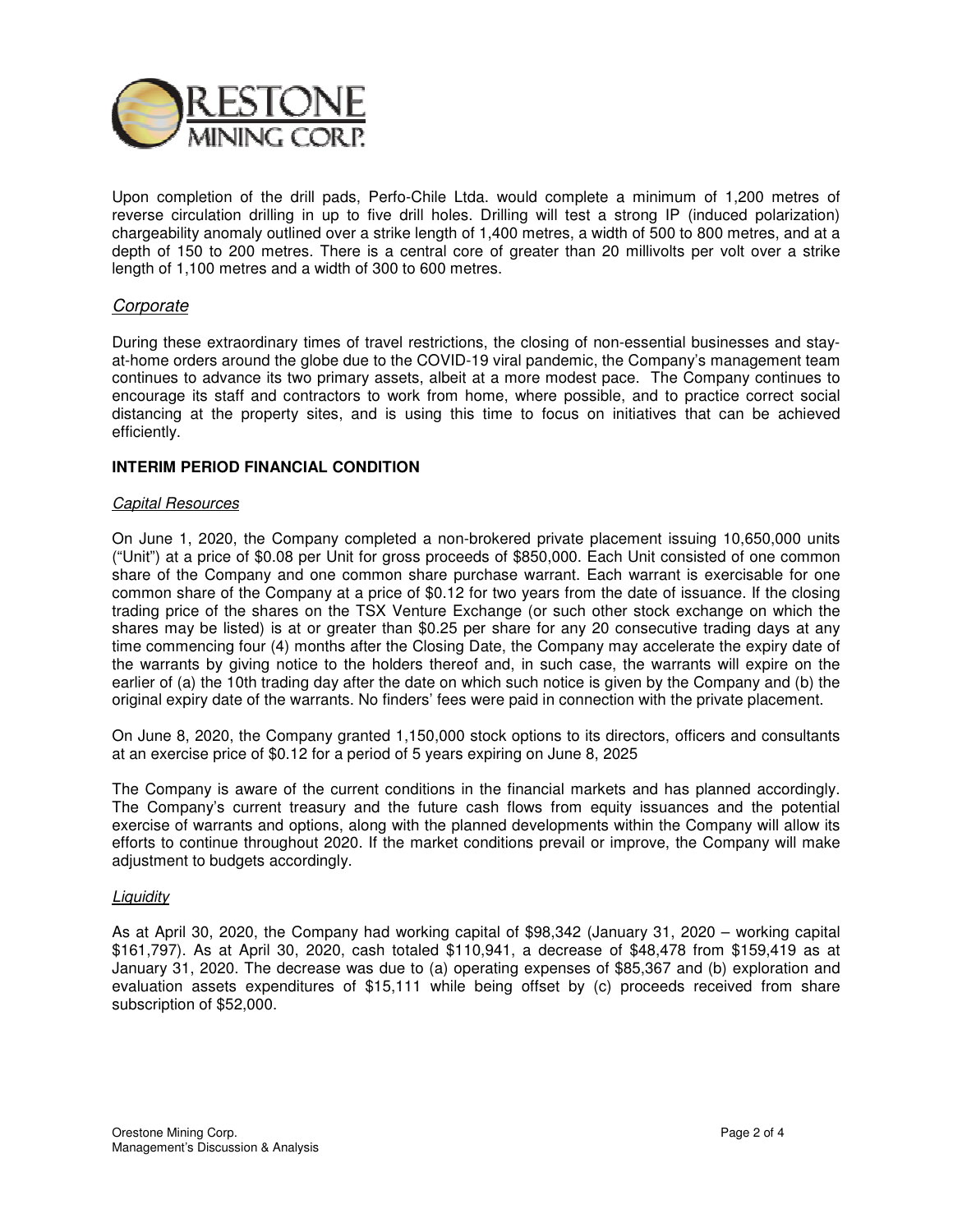

### **Operations**

#### **For the three months ended April 30, 2020 compared with the three months ended April 30, 2019:**

The Company recorded a comprehensive loss for the three months ended April 30, 2020 of \$104,868 (loss per share - \$0.00) compared to a comprehensive loss of \$94,419 (loss per share - \$0.01) for the three months ended April 30, 2019.

Excluding the non-cash share-based compensation of \$5,024 (2019 - \$8,806), the expenses amounted to \$101,714 (2019 - \$85,613), an increase of \$16,101. The change in the expenses was mainly due to increases in: (a) salaries and consulting fees (2020 - \$51,199; 2019 - \$33,488); (b) office expenditures (2020 - \$10,888; 2019 - \$4,963); (c) investor relations (2020 - \$14,169; 2019 - \$2,831) and (e) marketing (2020 - \$5,743; 2019 - \$Nil). All such increases are because the Company was active in carrying out the exploration programs at its Captain property and Resguardo property, as well as completing the private placement. The increases were offset by a decrease in: (a) project search (2020 - \$Nil; 2019 - \$5,000); (b) professional fees (2020 - \$11,302; 2019 - \$13,101) and (c) travel expenses (2020 - \$2,136; 2019 – 18,836).

## **SIGNIFICANT RELATED PARTY TRANSACTIONS**

During the quarter, there was no significant transaction between related parties.

## **COMMITMENTS, EXPECTED OR UNEXPECTED, OR UNCERTAINTIES**

As of the date of the MD&A, the Company has no outstanding commitments.

Other than disclosed in this MD&A – Quarterly Highlights, the Company does not have any commitments, expected or unexpected, or uncertainties.

#### **RISK FACTORS**

In our MD&A filed on SEDAR May 29, 2020 in connection with our annual financial statements (the "Annual MD&A"), we have set out our discussion of the risk factors which we believe are the most significant risks faced by Orestone. An adverse development in any one risk factor or any combination of risk factors could result in material adverse outcomes to the Company's undertakings and to the interests of stakeholders in the Company including its investors. Readers are cautioned to take into account the risk factors to which the Company and its operations are exposed. To the date of this document, there have been no significant changes to the risk factors set out in our Annual MD&A.

## **DISCLOSURE OF OUTSTANDING SHARE DATA**

The authorized share capital of the Company consists of an unlimited number of common shares without par value. The following is a summary of the Company's outstanding share data as at April 30, 2020 and June 29, 2020: